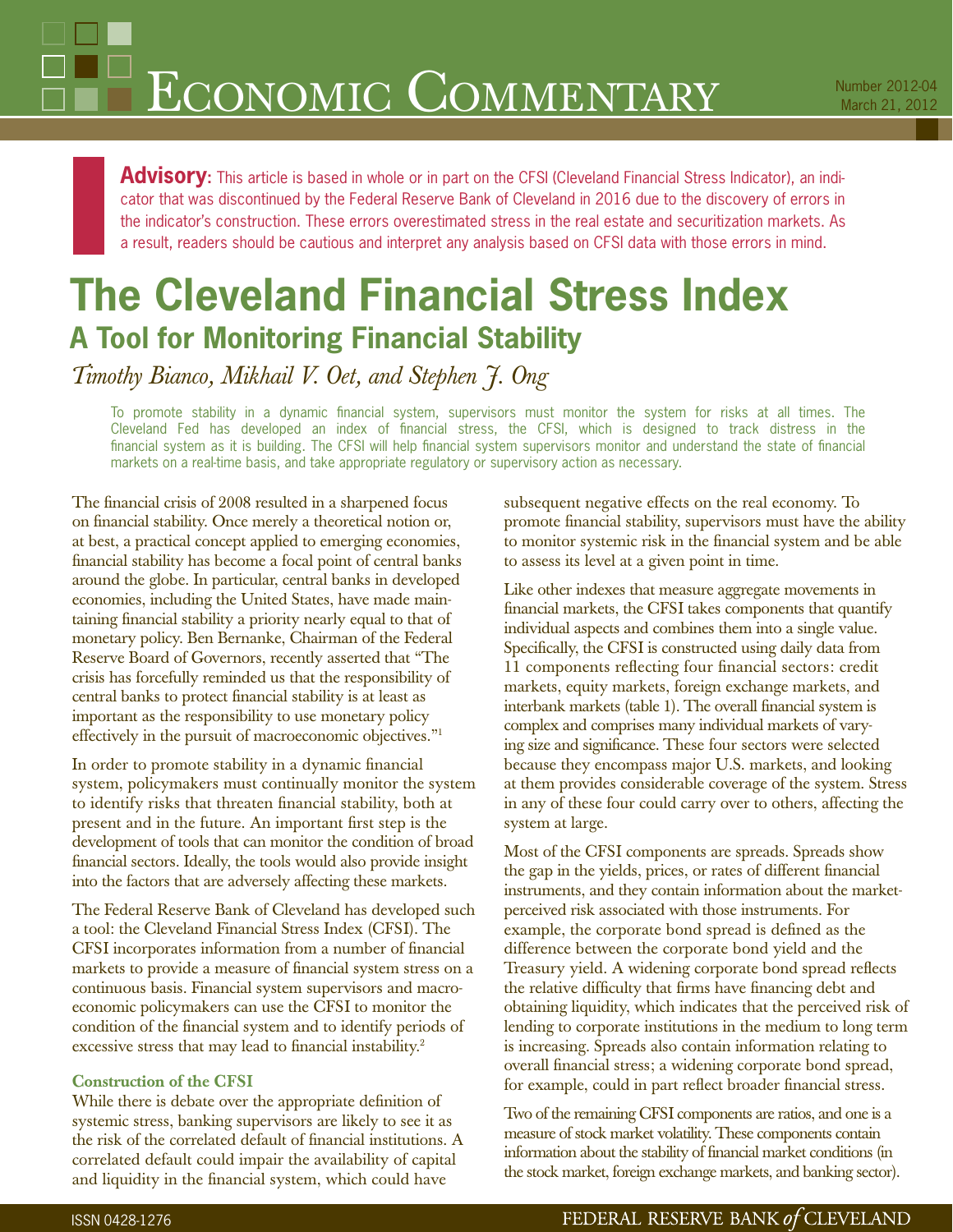**Advisory**: This article is based on an indicator that was discontinued due to the discovery of errors in its construction. See page 1.

### **Figure 1. Cleveland Financial Stress Index**



**Figure 2. Comparison with Other Financial Stress Indexes**



Note: Values are quarterly averages.

Sources: Federal Reserve Banks of Cleveland; Chicago; Kansas City; and St. Louis.



# **Figure 3. Financial Stress Grade Levels**

Note: Values are monthly averages of daily observations. Source: Federal Reserve Bank of Cleveland.

The combined information about these sectors is more important for the detection of systemic risk than the information from any individual market. Numerous factors can affect spreads in individual markets over time, and many of them are not related to systemic stress. Further, when spreads change because of nonsystemic, stressrelated events in one market, the change is not necessarily correlated with the movement of spreads in other markets. In contrast, systemic stress-related events are more likely to affect spreads in multiple markets. Observing conditions in a number of markets allows for the potential identification of a common factor, that is, financial stress.

The CFSI is designed to track stress in the U.S. financial system on a continuous basis. This allows banking supervisors and analysts to monitor stressful episodes as they are building. Such early detection is very important because when significant stress occurs in multiple markets, overall financial stress is quickly amplified. The CFSI does a good job of capturing past episodes of economically significant stress (figure 1).

The Long-Term Capital Management (LTCM) crisis could be seen as the CFSI neared a value of 2.00 in the fall of 1998,<sup>3</sup> a level not seen again until the beginning of the subprime crisis. The CFSI began picking up an increasingly stressful period beginning in late 2007, well before the full extent of the financial crisis was observed. The index topped out between the Bear Stearns collapse in early 2008 and the failure of Lehman Brothers in September of the same year.

The CFSI tracks analogous financial stress indexes reasonably well, suggesting that it is a practical measure of financial stress (figure 2). The differences observed across indexes—the amount and timing of stress, for example exist because each index emphasizes different aspects of the financial markets. One advantage of the CFSI is that it is available on a daily basis, and the additional information is responsible for some of the divergence from other indexes as well.4

#### **Using the Index as a Supervisory Tool**

Constructing the CFSI is only the first step in being able to monitor systemic stress. Learning how to interpret the index and using it in practice are next.

Care must be taken to interpret the index because it is a continuous measure. At what point along the CFSI continuum is a policy response required? One way to approach the interpretation is to identify specific values or thresholds that would trigger supervisory responses. These thresholds must be reasonably sensitive to detect trouble before it gets out of hand. If supervisors make them too broad, their monitoring of systemic stress will be inefficient. If supervisors make them too narrow, they might fail to recognize and act on systemic stress in a timely fashion.

Michael Bordo, Michael Dueker, and David Wheelock (2000) showed in their research that a continuous index can be used to identify the severity of distress. They suggest a five-category differentiation: "severe distress," "moderate distress," "normal," moderate expansion," and "euphoria."5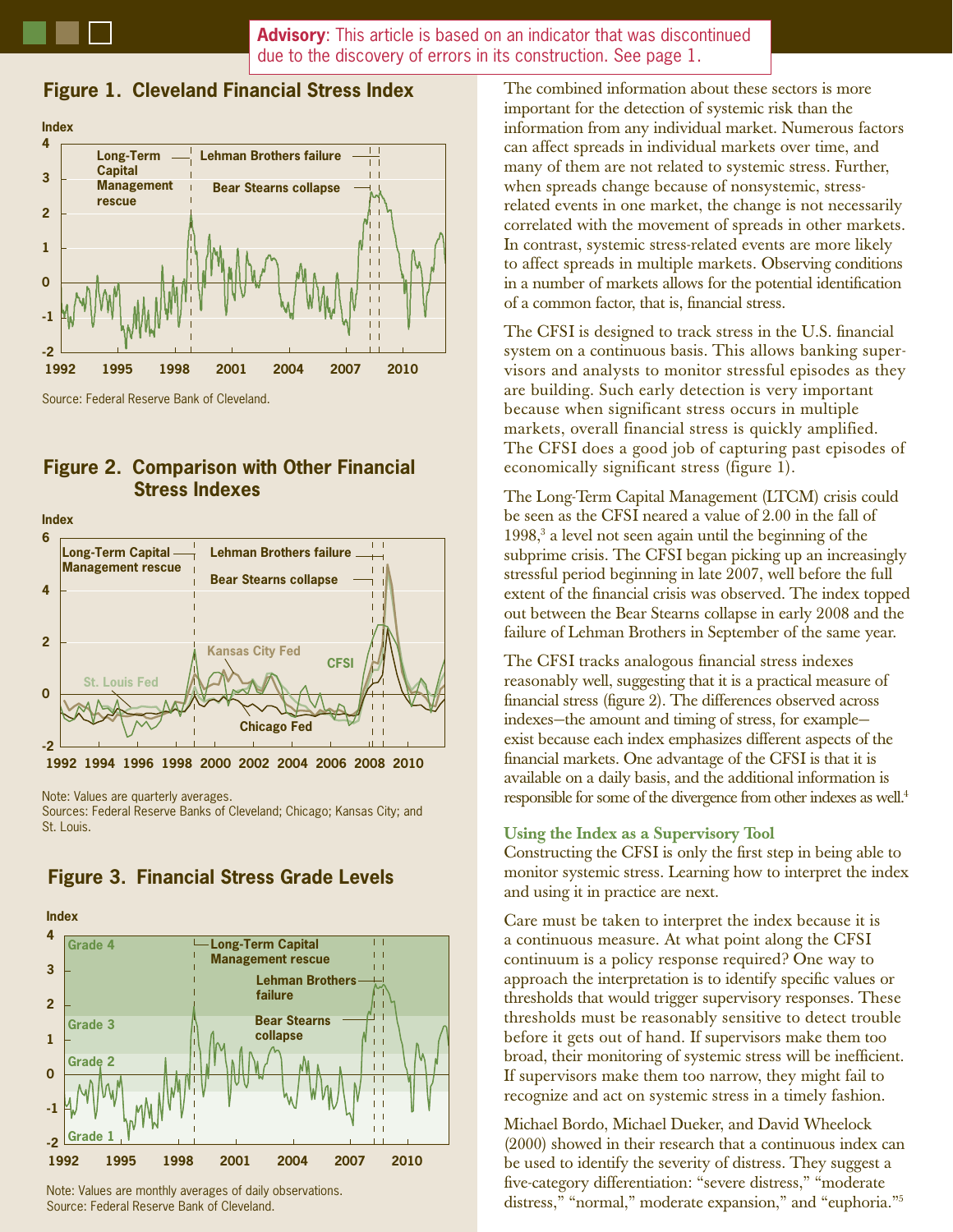

| <b>Sector</b>              | <b>Component</b>                            | <b>Description</b>                                                                                                                                                                                                                                                                                                                                                                                                                                                           |
|----------------------------|---------------------------------------------|------------------------------------------------------------------------------------------------------------------------------------------------------------------------------------------------------------------------------------------------------------------------------------------------------------------------------------------------------------------------------------------------------------------------------------------------------------------------------|
| <b>Credit</b>              | Covered interest<br>spread                  | This spread measures the difference between the 90-day U.K. Treasury yield and the 90-day U.S. Treasury yield. It contains<br>information about uncertainty in government bond markets. A widening spread signals unwillingness to hold a government's debt,<br>which implies difficulty in acquiring liquidity for governments, signaling the onset of stress.                                                                                                              |
|                            | Corporate bond<br>spread                    | This spread measures the difference between the 10-year Moody's Aaa-rated corporate bond yield and the 10-year U.S. Treasury<br>yield, which captures medium to long-term corporate risk. This is a useful stress indicator because when the likelihood of losses<br>increases, firms have trouble financing debt and may be less able to obtain liquidity, which implies greater stress.                                                                                    |
|                            | Liquidity spread                            | The liquidity spread measures changes in the short-term differences in bid and ask prices on three-month U.S. Treasuries.<br>A widening spread signals illiquidity in the market, which is associated with growing stress.                                                                                                                                                                                                                                                   |
|                            | Commercial<br>paper-Treasury<br>bill spread | This spread measures the difference between the 90-day financial commercial paper rate and the 90-day U.S. Treasury yield.<br>It captures the short-term risk premium on financial companies' debt. A widening spread signals increases in the underlying risk of<br>financial companies' operations.                                                                                                                                                                        |
|                            | Treasury yield<br>curve spread              | The slope of the yield curve is a useful predictor of recessions and real economic activity. It is calculated as the difference<br>between the three-month and 10-year U.S. Treasury yields. The slope captures the combination of long-term uncertainty and<br>short-term liquidity needed at the outset of-and during-recessionary times.                                                                                                                                  |
| <b>Equity</b>              | Stock market<br>crashes                     | This indicator is measured as the ratio of the current value of the S&P 500 financial index relative to its maximum over the<br>previous 365 days. The indicator captures the extent to which equity values have dropped over the previous year. It also<br>contains information on expectations about the future condition of the financial services industry.                                                                                                              |
| <b>Foreign</b><br>exchange | Weighted dollar<br>crashes                  | This indicator is measured as the ratio of the current value of the trade-weighted U.S. dollar exchange index relative to the maximum<br>over the previous 365 days. It measures flight from the U.S. dollar toward a broad set of foreign currencies. This signals increased<br>demand for liquidity from the domestic financial system, requiring unanticipated, and potentially inefficient, lending.                                                                     |
| <b>Interbank</b>           | <b>Financial beta</b>                       | Financial beta is measured as the volatility of share prices in the banking sector relative to the overall stock market. This signals<br>potential insolvency and a strain on bank profitability, relative to broader institutions.                                                                                                                                                                                                                                          |
|                            | Bank bond<br>spread                         | This spread is measured as the difference between the 10-year A-rated bond yield and the 10-year U.S. Treasury yield. It captures<br>the perception of medium- to long-term risk in banks issuing A-rated bonds.                                                                                                                                                                                                                                                             |
|                            | Interbank<br>liquidity spread               | The interbank liquidity spread is measured as the difference between the three-month LIBOR and the three-month U.S.<br>Treasury yield. The spread reflects the perception of counterparty risk in interbank lending by measuring the risk premium<br>associated with lending to commercial banks. The spread increases when either market liquidity is scarce or when counterparty<br>default risk increases, both of which are associated with increasing financial stress. |
|                            | Interbank cost<br>of borrowing              | This spread is conceptually similar to the interbank liquidity spread and can also be used to measure counterparty risk. The<br>interbank cost of borrowing measures the difference between the three-month LIBOR and the federal funds rate.                                                                                                                                                                                                                                |

We employ a similar approach to distinguish the different categories of distress severity, offering minimum thresholds for potential supervisory responses. These thresholds yield four distinct stress classifications for the CFSI, which we refer to as *stress grades*. These grades differentiate "belownormal stress period," "normal stress period," "moderate stress period," and "significant stress period."<sup>6</sup>

Figure 3 shows the CFSI since 1991 and overlays CFSI grades. The CFSI climbed into the "significant stress period" grade in late 2007 and remained there through the middle of 2009. While the CFSI has not moved back into this "significant stress period," it rose throughout 2011, fell in 2012, and currently remains in the "moderate stress period" grade.

In addition to providing the level and grade of systemic stress at any given time, the CFSI allows for an explicit

## **Table 2. Probability of Systemic Stress Episode by CFSI Grade**

| <b>CFSI grade at threshold</b> | <b>CFSI range</b>             | <b>Probability</b> |
|--------------------------------|-------------------------------|--------------------|
| Grade 1 (below-normal stress)  | Less than or equal to $-0.50$ | 1.9                |
| Grade 2 (normal stress)        | Between -0.50 and 0.59        | 8.7                |
| Grade 3 (moderate stress)      | Between 0.59 and 1.68         | 26.3               |
| Grade 4 (significant stress)   | Greater than 1.68             | 53.3               |

analysis of the components that are contributing to financial stress. Because of the aggregation method used to calculate the index, stress can be attributed to equity, foreign exchange, credit, or interbank markets, or any combination of these. This, along with the financial market stress classifications, allows supervisors to develop various options for supervisory responses to financial stress, such as additional reporting requirements, more frequent and targeted monitoring, greater emphasis on stress testing, higher capital requirements, or higher liquidity requirements. The same can also be said of policymakers who have a responsibility for ensuring financial stability (see "SAFE" in the Recommended Readings for related research).

Monitoring stress is an important responsibility of financial system supervisors. The Cleveland Financial Stress Index is one tool that can help them do that. The contemporaneous nature of the index, combined with the ability to trace the origins of elevated stress, will allow financial system supervisors to monitor and better understand the state of financial markets on a real-time basis, and to take appropriate regulatory or supervisory action as necessary. With further research, we will be able to use the Cleveland Financial Stress Index to forecast—and potentially to mitigate—systemic stress.